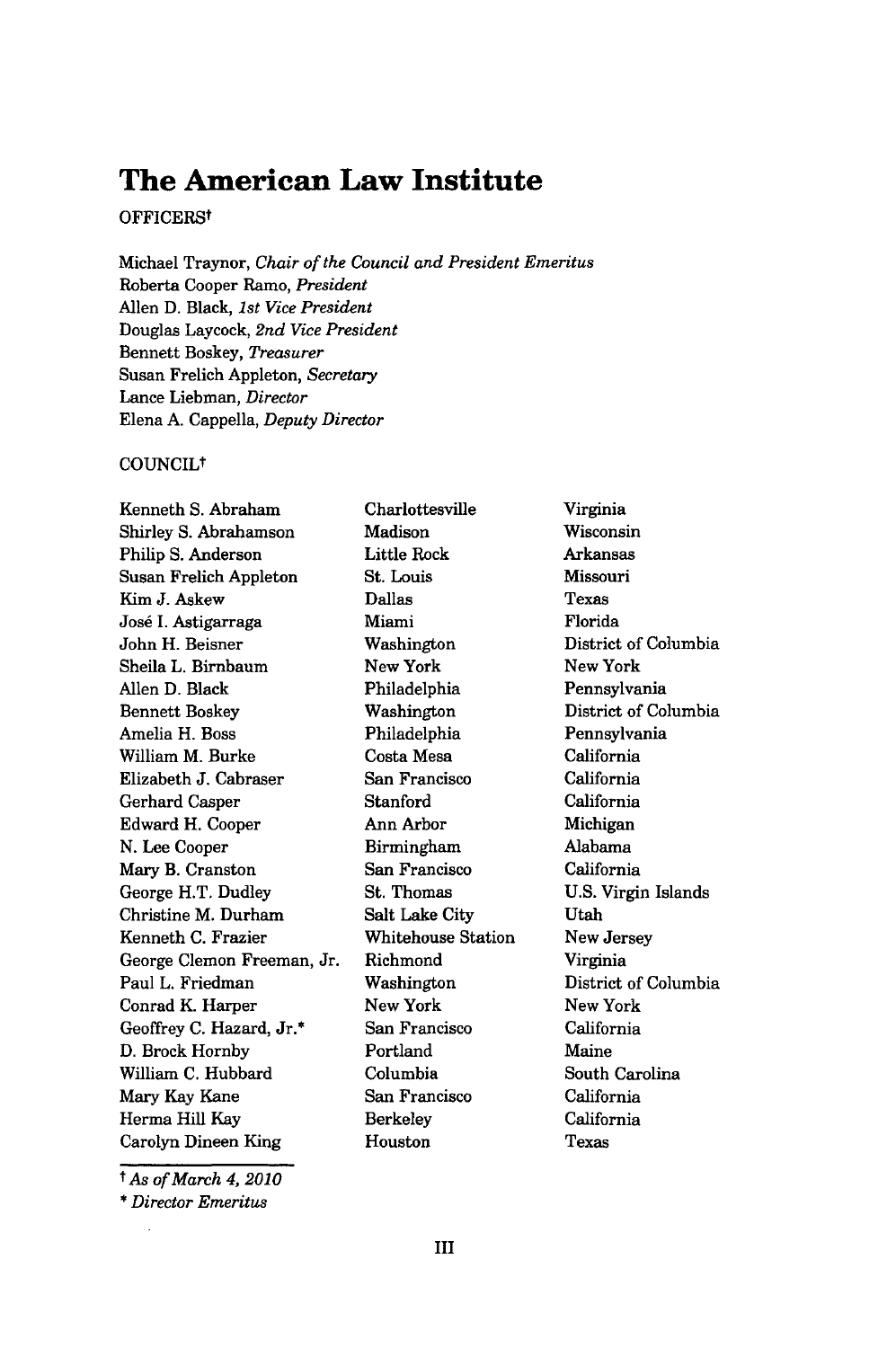## **COUNCIL**

Carolyn B. Lamm Derek P. Langhauser Douglas Laycock David F. Levi Martin Lipton Gerard E. Lynch Myles V. Lynk Margaret H. Marshall M. Margaret McKeown John J. McKetta, III Robert H. Mundheim Kathryn A. Oberly Harvey S. Perlman Ellen Ash Peters Roberta Cooper Ramo David W. Rivkin Lee H. Rosenthal Mary M. Schroeder Wm. Reece Smith, Jr. Jane Stapleton Robert A. Stein Larry S. Stewart Elizabeth S. Stong Michael Traynor Bill Wagner Herbert P. Wilkins Diane P. Wood

#### *Council Emeriti*

Michael Boudin Hugh Calkins William T. Coleman, Jr. Roger C. Cramton Vester T. Hughes, Jr. Nicholas deB. Katzenbach Pierre N. Leval Betsy Levin Hans A. Linde Robert MacCrate Vincent L. McKusick Roswell B. Perkins\*\* Louis H. Pollak Patricia M. Wald Lawrence E. Walsh William H. Webster George Whittenburg

Washington South Portland Ann Arbor Durham New York New York Tempe Boston San Diego Austin New York Washington Lincoln Hartford Albuquerque New York Houston Phoenix Tampa Canberra Minneapolis Miami Brooklyn Berkeley Tampa Newton Chicago

Boston Cleveland Washington Ithaca Dallas Princeton New York Washington Salem New York Portland New York Philadelphia Washington Oklahoma City Washington Amarillo

District of Columbia Maine Michigan North Carolina New York New York Arizona Massachusetts California Texas New York District of Columbia Nebraska Connecticut New Mexico New York Texas Arizona Florida Australia Minnesota Florida New York California Florida Massachusetts Illinois

Massachusetts Ohio District of Columbia New York Texas New Jersey New York District of Columbia Oregon New York Maine New York Pennsylvania District of Columbia Oklahoma District of Columbia Texas

\*\* *President Emeritus and Chair of the Council Emeritus*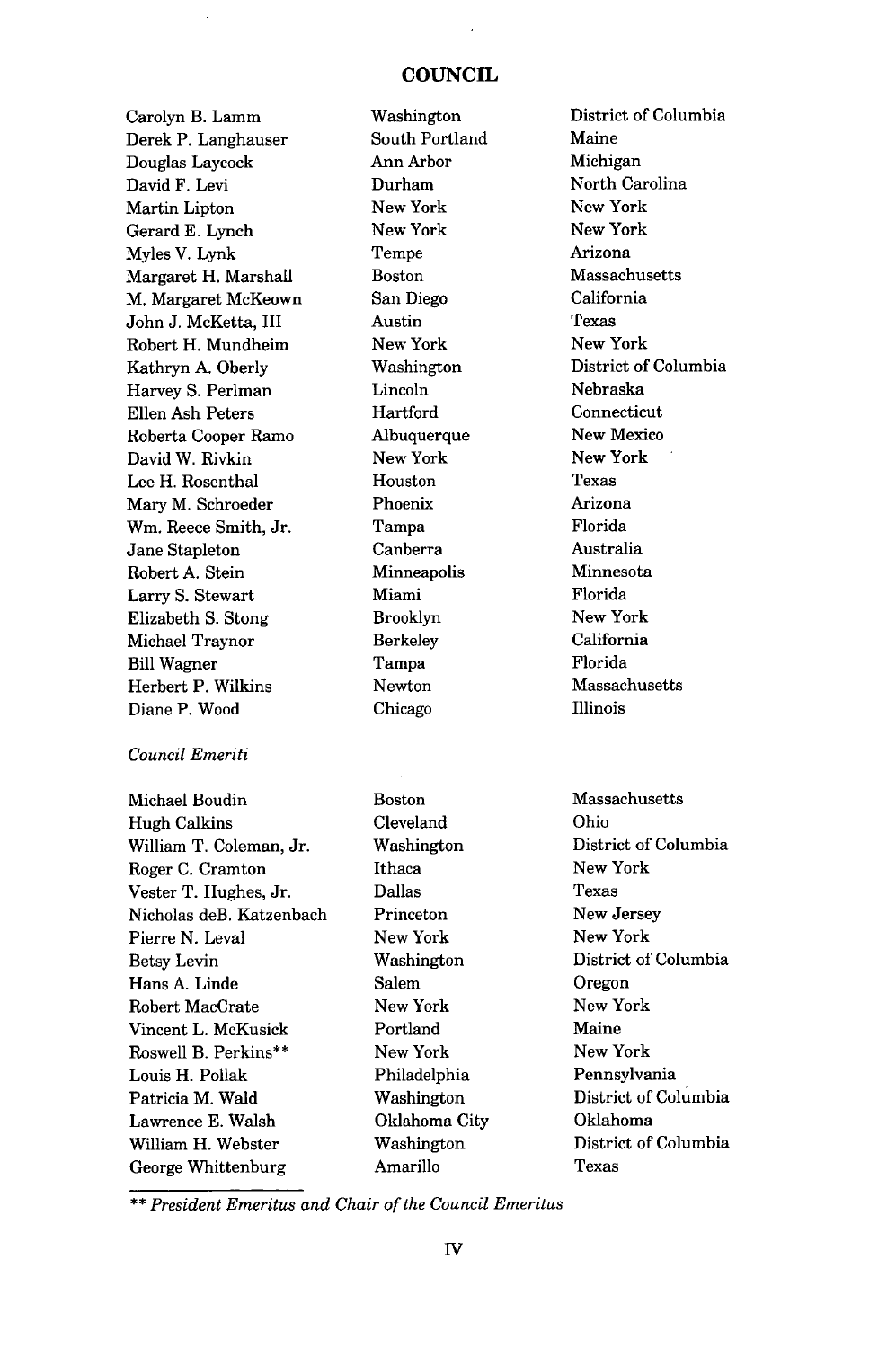# **PRINCIPLES OF THE LAW OF AGGREGATE LITIGATION**

### **REPORTER**

**SAMUEL** ISSACHAROFF, New York University School of Law, New York, NY

### **ASSOCIATE REPORTERS**

ROBERT H. KLONOFF, Lewis and Clark Law School, Portland, OR RICHARD A. **NAGAREDA,** Vanderbilt University Law School, Nashville, TN CHARLES SILVER, University of Texas School of Law, Austin, TX

#### **ADVISERS**

SABAH EVANS BARKER, **U.S.** District Court, Southern District of Indiana, Indianapolis, IN JOHN H. BEISNER, Skadden, Arps, Slate, Meagher & Flom, Washington, DC DAVID M. BERNICK, Kirkland & Ellis, Chicago, IL SHEILA L. BIRNBAUM, Skadden, Arps, Slate, Meagher & Flom, New York, NY DAVID **JOHN** BURMAN, Perkins Coie, Seattle, WA ELIZABETH **J.** CABRASER, Lieff Cabraser Heimann **&** Bernstein, San Francisco, CA SHEILA CARMODY, Snell **&** Wilmer, Phoenix, AZ EDwARD H. COOPER, University of Michigan Law School, Ann Arbor, MI MARINA CORODEMUS, Corodemus & Corodemus, Iselin, NJ HOwARD M. ERICHSON, Fordham University School of Law, New York, NY KENNETH R. FEINBERG, Feinberg Rozen, Washington, DC GEOFFREY C. HAZARD, JR., University of California, Hastings College of the Law, San Francisco, CA; University of Pennsylvania Law School, Philadelphia, PA DEBORAH R. HENSLER, Stanford Law School, Stanford, CA **SUSAN** YVONNE ILLSTON, U.S. District Court, Northern District of California, San Francisco, CA MARY KAY KANE, University of California, Hastings College of the Law, San Francisco, CA CAROLYN B. KUHL, Superior Court of California, County of Los Angeles, Los Angeles, CA **DAVID** F. LEVI, Duke University School of Law, Durham, NC ARTHUR R. MILLER, New York University School of Law, New York, NY GEOFFREY P. MILLER, New York University School of Law, New York, NY DIANNE M. **NAST,** Roda **&** Nast, Lancaster, PA **JOHN** PAYTON, President and Director-Counsel, NAACP Legal Defense and Educational Fund, Inc., New York, NY **SAM** C. POINTER, JR., Lightfoot, Franklin **&** White, Birmingham, AL [Deceased 2008] JUDITH RESNIK, Yale Law School, New Haven, CT JOSEPH F. RICE, Motley Rice, Mt. Pleasant, SC **A.** JAMES ROBERTSON, II, Superior Court of California, City and County of San Francisco, San Francisco, CA LEE H. ROSENTHAL, U.S. District Court, Southern District of Texas, Houston, TX WILLIAM B. RUBENSTEIN, Harvard Law School, Cambridge, MAv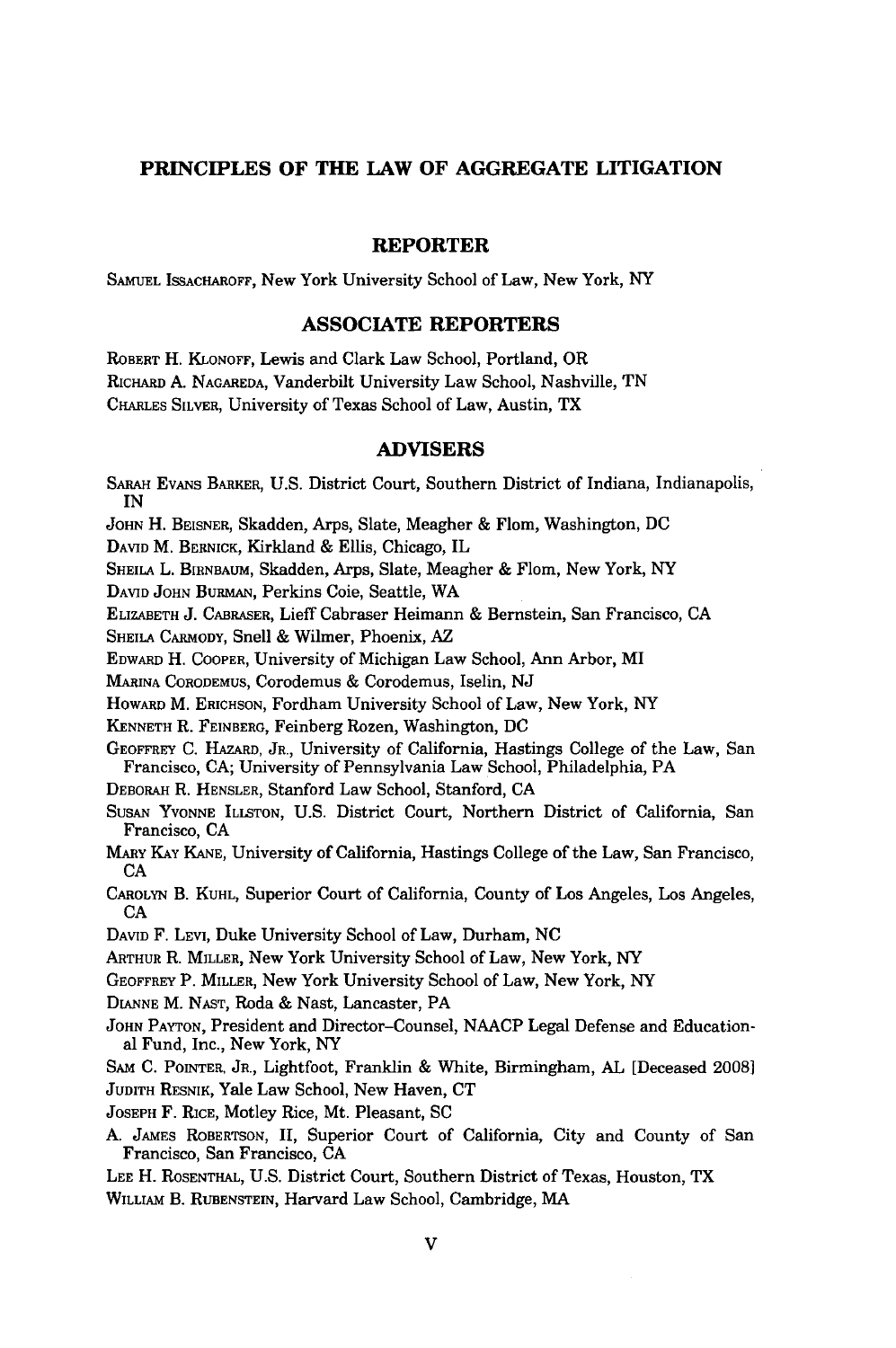- SHIRA A. SCHEINDLIN, U.S. District Court, Southern District of New York, New York, NY
- ANTHONY **J.** SCIRICA, **U.S.** Court of Appeals, Third Circuit, Philadelphia, PA

THEODORE M. SHAW, Fulbright & Jaworski and Columbia University School of Law, New York, NY

JEFFREY **E.** STONE, McDermott, Will & Emery, Chicago, IL

STEPHEN D. SUSMAN, Susman Godfrey, Houston, TX

JACK B. WEINSTEIN, **U.S.** District Court, Eastern District of New York, Brooklyn, NY

WARREN K. WINKLER, Court of Appeal for Ontario, Toronto, ON, Canada [from 2006]

BRIAN WOLFMAN, Co-Director, Institute for Public Representation at Georgetown University Law Center and Public Citizen Litigation Group, Washington, DC

DIANE P. WOOD, U.S. Court of Appeals, Seventh Circuit, Chicago, IL

PETER L. ZIMROTH, Arnold & Porter, New York, NY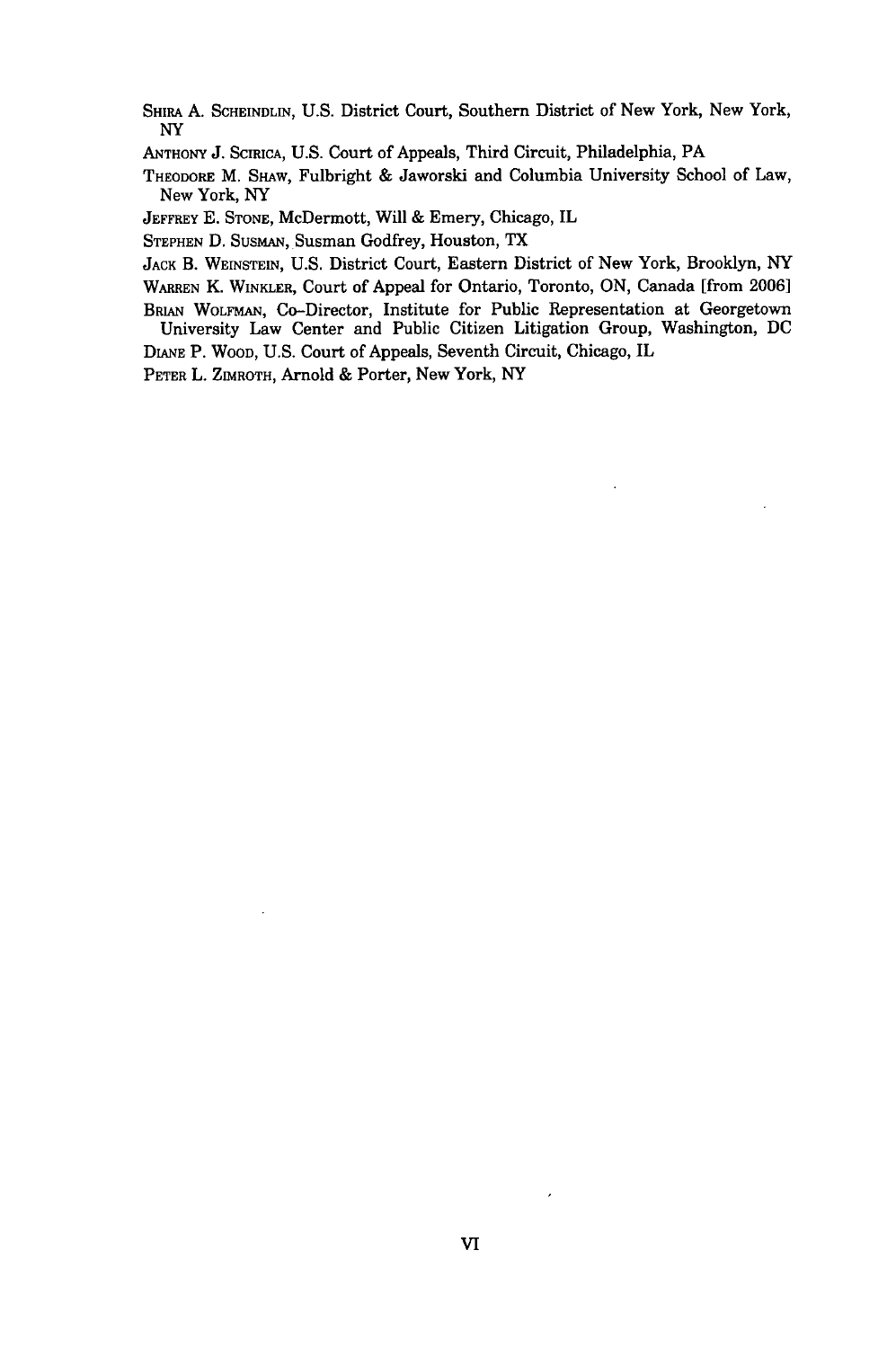#### **MEMBERS CONSULTATIVE GROUP**

#### **PRINCIPLES OF THE LAW OF AGGREGATE LITIGATION**

(as of May 20, **2009)**

CHARLES W. ADAMS, Tulsa, OK ALEx **WILSON** ALBRIGHT, Austin, TX MARC T. AMY, Louisiana Court of Appeal, Third Circuit, Abbeville, LA José F. ANDERSON, Baltimore, MD JAMES K. ARCHIBALD, Baltimore, MD RONALD G. ARoNovsKY, Los Angeles, **CA** SCOTT J. ATLAS, Houston, TX STEVEN K. BALmAN, Tulsa, OK WILLIAM T. BARKER, Chicago, IL BARRY **C.** BARNETT, Dallas, TX EDWARD **J.** BARSHAK, Boston, MA ANN BARTOW, Columbia, SC DEBRA **LYN** BASSErr, Tuscaloosa, AL MICHAEL M. BAYLSON, U.S. District Court, Eastern District of Pennsylvania, Philadelphia, PA JAMES M. BECK, Philadelphia, PA CHARLES L. BECKER, Philadelphia, PA JOHN **S.** BECKERMAN, Camden, **NJ** MARK **A.** BEHRENS, Washington, DC MARTIN D. BEIRNE, Houston, TX **HELEN I.** BENDIX, Superior Court of California, County of Los Angeles, Los Angeles, **CA** MARGARET **A.** BERGER, Brooklyn, NY RICHARD LYLE BERKMAN, Philadelphia, PA ANDREW T. BERRY, Newark, NJ **DON** BIVENS, Phoenix, AZ **JONATHAN** I. BLACKMAN, New York, **NY** ROBERT G. **BONE,** Boston, MA TIMOTHY W. BOUCH, Charleston, SC HILDY BOWBEER, St. Paul, MN BRIAN D. BOYLE, Washington, DC JEROME I. BRAUN, San Francisco, CA BRIAN P. BROOKS, Washington, DC STEPHEN B. **BURBANK,** Philadelphia, PA FRED B. BURNSIDE, Seattle, WA ROBERT L. BYER, Pittsburgh, PA W. JONATHAN CARDI, Lexington, KY WILLIAM FRANK CARROLL, Dallas, TX WILLIAM RICHARD CASTO, Lubbock, TX **HELEN** DAVIS CHAITMAN, New York, NY OSCAR **G. CHASE,** New York, NY JORDAN B. CHERRICK, St. Louis, MO **STEPHEN** YEE CHOW, Boston, MA **DANE S.** CIOLINO, New Orleans, **LA** DAVID **S.** COALE, Dallas, TX NEIL HowARD COGAN, Costa Mesa, CA **ANNE** E. COHEN, New York, NY MICHAEL MARKS COHEN, New York, NY

MICHAEL B. COLGAN, Tampa, FL WAYNE DALE CoLLINs, New York, NY GEORGE W. CONK, New York, NY DENNIS R. CONNOLLY, Princeton, NJ JEFFREY **0.** COOPER, Indianapolis, IN JOSEPH E. **COUGHLIN,** Kenilworth, IL CHRIS S. COUTROULIS, Tampa, FL JOHN **G.** CRABTREE, Key Biscayne, FL **JAMES** WILLIAM CRAIG, Jackson, MS ROBERT **A.** CREAMER, Evanston, IL JOE K. CREWS, Austin, TX THOMAS L. CUBBAGE, III, Washington, **DC** CHRISTOPHER SCOTT D'ANGELO, Philadelphia, PA JULIE A. DAVIES, Sacramento, CA MARY **J.** DAVIS, Lexington, KY **JOHN** L. DIAMOND, San Francisco, CA EDWARD DIVER, Philadelphia, PA LAURA GASTON DOOLEY, Valparaiso, IN WILLIAM V. DORSANEO, III, Dallas, TX JAMES SHOLTO DOUGLAS, Supreme Court of Queensland, Brisbane, Australia CHRISTOPHER R. DRAmozAL, Lawrence, KS THOMAS A. DuBBs, New York, NY Guy Du PONT, Montreal, QC, Canada DAVID **N.** ELLENHORN, New York, NY **C.** RONALD ELLINGTON, Athens, **GA** SHELDON H. ELSEN, New York, NY CRAIG T. ENOCH, Austin, TX WARD FARNSWORTH, Boston, MA HEIDI LI FELDMAN, Washington, DC ARLENE FICKLER, Philadelphia, PA JILL FISCH, New York, NY JUDITH K. FITZGERALD, U.S. Bankruptcy Court, Western District of Pennsylvania, Pittsburgh, PA ROBERT G. FLANDERS, JR., Providence, RI JOSEPH Z. FLEMING, Miami, FL SUSAN S. FORTNEY, Lubbock, TX FRANCIS H. Fox, Boston, MA THEODORE H. FRANK, Washington, DC ERIC M. FREEDMAN, Hempstead, NY RICHARD D. FREER, Atlanta, GA WILLIAM FREIVOGEL, Chicago, IL RICHARD GARNETT, Melbourne, Australia MARC GARY, Boston, MA FAITH E. GAY, New York, NY MARK ERIC GEBAUER, Harrisburg, PA STEVEN S. GENSLER, Norman, OK R. JAMES GEORGE, Austin, TX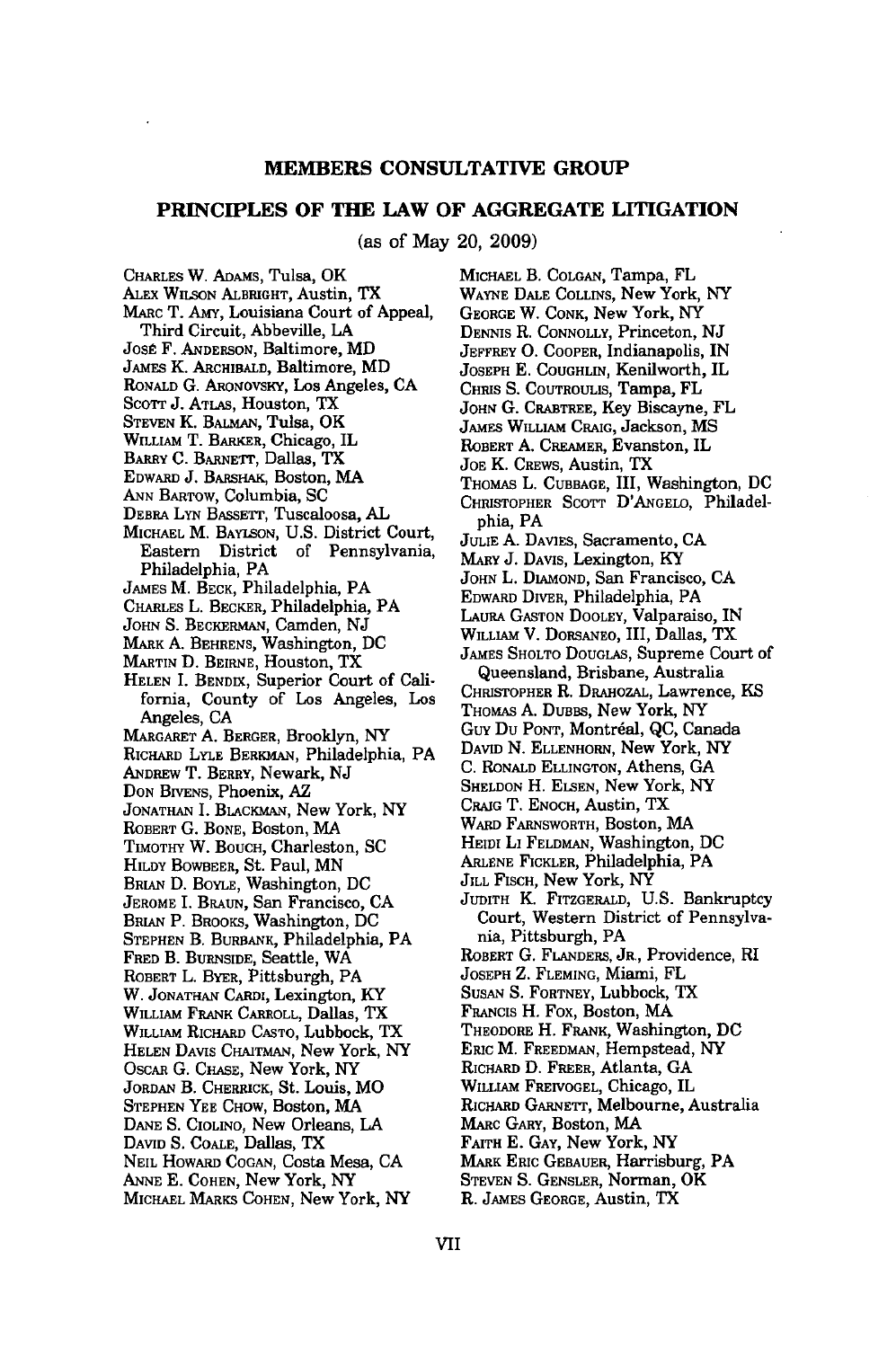- E. DUNCAN GETCHELL, JR., Richmond, VA
- DONALD G. GIFFORD, Baltimore, MD
- R. NICHOLAS GIMBEL, Philadelphia, PA
- DANIEL C. GIRARD, San Francisco, CA
- MARTIN GLENN, U.S. Bankruptcy Court, Southern District of New York, New York, NY
- JOSEPH GOLDBERG, Albuquerque, NM
- RANDY GORDON, Dallas, TX
- THOMAS A. GOTTSCHALK, Washington, DC
- HERVÉ GOURAIGE, Newark, NJ
- OsCAR S. GRAY, Baltimore, MD
- **MICHAEL** D. GREEN, Winston-Salem, NC
- JEFFREY J. GREENBAUM, Newark, NJ MICHAEL GREENWALD, Wynnewood, PA
- 
- JOHN J. GROGAN, Philadelphia, PA
- THEODORE M. GROSSMAN, Cleveland, OH
- **TRACY** RAFFLES **GUNN,** Tampa, FL
- HARLIN D. HALE, U.S. Bankruptcy Court, Northern District of Texas, Dallas, TX
- PETER E. HALLE, Washington, DC
- 
- ANN MARIE HANRAHAN, St. Paul, MN
- PATRICIA ISELA HANSEN, Austin, TX STEVEN K. HAYES, Fort Worth, TX
- RONALD **J.** HEDGES, New York, NY
- 
- JOAN M. HEMINWAY, Knoxville, TN KATHERINE J. HENRY, Washington, DC
- DAVID F. HERR, Minneapolis, MN
- MARK HERRMANN, Chicago, IL
- ERNEST R. HIGGINBOTHAM, Dallas, TX
- 
- PATRICK E. HIGGINBOTHAM, U.S. Court of Appeals, Fifth Circuit, Austin, TX
- PAULINE E. **HIGGINS,** Houston, TX
- PAULA W. HINTON, Houston, TX
- THEODORE CHARLES HIRT, Washington, DC
- CORNISH F. HITCHCOCK, Washington, DC
- RICHARD HODYL, JR., Chicago, Illinois
- STEPHEN K. HUBER, Houston, TX
- EDWIN E. HUDDLESON, III, Washington, DC
- RICHARD W. HULBERT, New York, NY
- **A.** STEPHEN HUT, JR., Washington, DC
- DAVID W. ICHEL, New York, NY
- J. RUSSELL JACKSON, New York, NY
- RICHARD L. JACOBSON, Washington, DC
- MELISSA B. JACOBY, Chapel Hill, NC
- KIRK C. JENKINS, Chicago, IL
- MARK R. JOELSON, Washington, DC
- VINCENT R. JOHNSON, San Antonio, TX
- EDITH H. JONES, **U.S.** Court of Appeals, Fifth Circuit, Houston, TX
- PAUL F. JONES, Buffalo, NY
- RENEE M. JONES, Newton, MA
- KENT A. JORDAN, U.S. Court of Appeals, Third Circuit, Wilmington, DE
- ARTHUR M. KAPLAN, Philadelphia, PA
- DIANE L. KARPMAN, Beverly Hills, CA
- 
- WILLIAM **J. KAYATTA, JR., Portland, ME**<br>Hugh Rice Kelly, Houston, TX
- ROBERT B. KENT, Lexington, MA CATHERINE KESSEDJIAN, Paris, France
- 
- EVELYN V. KEYES, Texas Court of Appeals, First District, Houston, TX
- ANDREW R. KLEIN, Indianapolis, IN
- DANIEL M. KLERMAN, Los Angeles, CA
- DANIEL M. KOLKEY, San Francisco, CA
- GLENN S. KOPPEL, Fullerton, CA
- STEVEN **C.** KRANE, New York, NY
- RICHARD H. KREINDLER, Frankfurt, Germany
- BRUCE **N.** KUHLIK, Whitehouse Station, NJ
- EDWARD LABATON, New York, NY
- MARK I. LABATON, Los Angeles, CA
- JOSEPH H. LANG, JR., Tampa, FL
- HOWARD LANGER, Philadelphia, PA
- JOHN P. LAVELLE, JR., Philadelphia, PA
- KENNETH **A.** LAZARUS, Washington, DC
- PAUL A. LEBEL, Grand Forks, ND
- SETH R. LESSER, White Plains, NY
- **JOHN** LEUBSDORF, Newark, NJ
- ADAM J. LEVITT, Chicago, IL
- 
- ROBERTA **D.** LIEBENBERG, Philadelphia, PA
- GEORGE W. LIEBMANN, Baltimore, MD MALCOLM C. LINDQUIST, Seattle, WA
- 
- JOSEPH W. LITTLE, Gainesville, FL<br>HOUSTON PUTNAM LOWRY, Meriden, CT
- 
- W. CULLEN MAC DONALD, New York, NY
- M. STUART MADDEN, Mount Vernon, NY
- THOMAS **0.** MAIN, Sacramento, CA
- MERYL **C.** MANEKER, San Diego, CA
- MORTON M. MANEKER, New York, NY
- RICHARD L. MARCUS, San Francisco, CA
- JAMES C. MARTIN, Pittsburgh, PA
- MICHAEL M. MARTIN, New York, NY
- LORELIE S. MASTERS, Washington, DC
- ALBERT **J.** MATRICCIANI, JR., Circuit Court for Baltimore City, Eighth Judicial Circuit, Baltimore, MD
- JAMES T. McCARTT, Houston, TX
- FRANCIS E. McGovERN, Durham, NC
- JOSEPH M. McLAUGHLIN, New York, NY
- KURT W. MELCHIOR, San Francisco, CA
- CARRIE **J.** MENKEL-MEADOW, Washington, DC
- BRUCE P. MERENSTEIN, Philadelphia, PA
- RICHARD **A.** MICHAEL, Chicago, IL

ALAN B. MORRISON, Washington, DC LUTHER T. MUNFORD, Jackson, MS COLLEEN P. MURPHY, Bristol, RI PETER L. MURRAY, Portland, ME GARY MYERS, University, MS RICHARD L. NEUMEIER, Boston, MA ROBERT **G. NEWMAN,** San Antonio, TX

- HERBERT E. MILSTEIN, Washington, DC
- JAMES E. MOLITERNO, Williamsburg, VA THOMAS **D.** MORGAN, Washington, DC
- NANCY J. MOORE, Boston, MA

VIII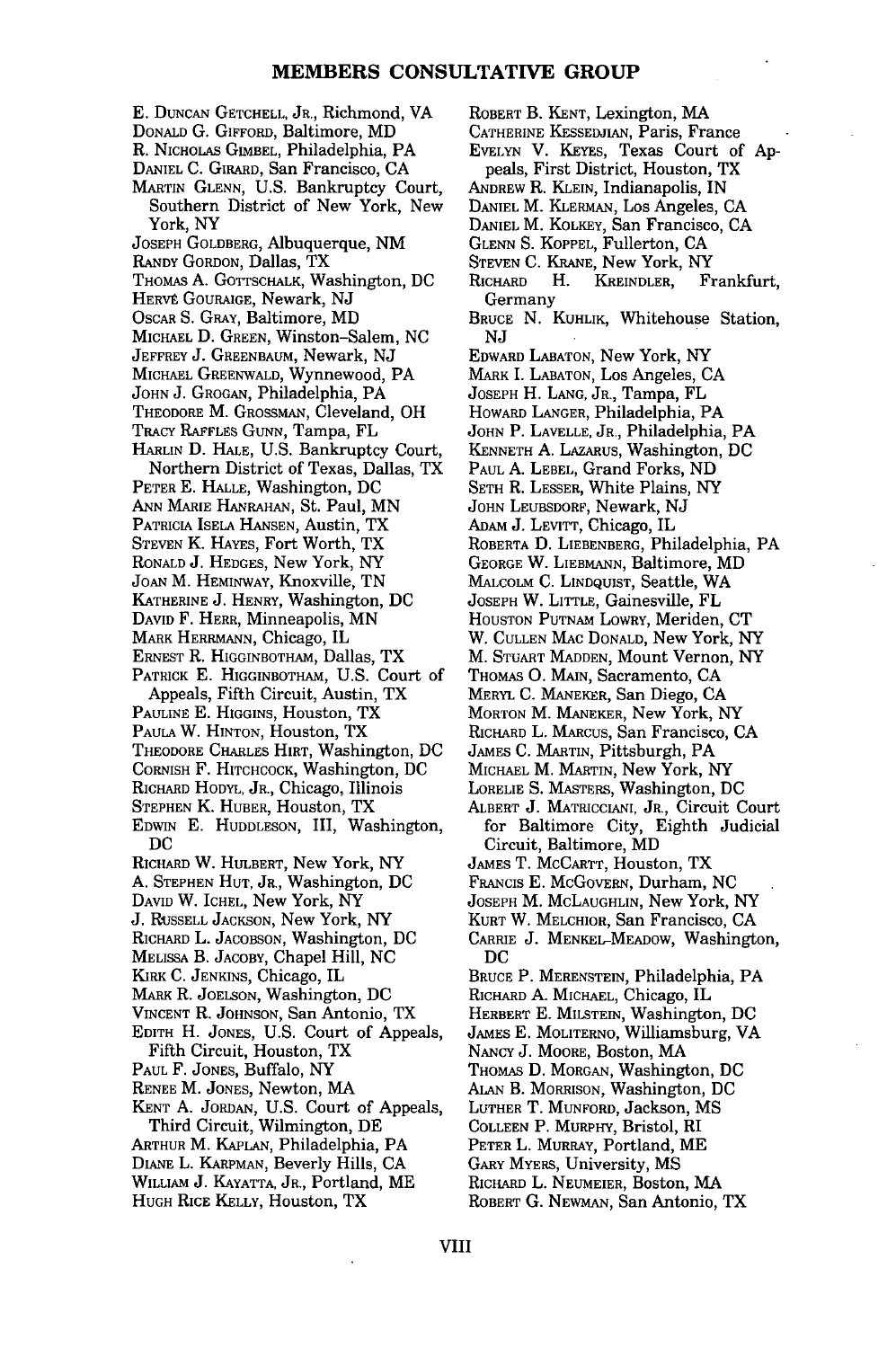#### **MEMBERS CONSULTATIVE GROUP**

JOHN B. OAKLEY, Davis, CA KATHRYN **A.** OBERLY, District of Columbia Court of Appeals, Washington, **DC** DAVID BENJAMIN OPPENHEIMER, San Francisco, CA JOSEPH **J.** ORTEGO, New York, NY KATHLEEN M. **O'SULLIVAN,** Seattle, WA **DAVID** G. OWEN, Columbia, SC JERRY RICHARD PALMER, Topeka, KS ROBERT W. PASS, Tallahassee, FL ROBERT S. PECK, Washington, DC LucIAN T. PERA, Memphis, TN NANCY **LEEDS** PERKINS, Washington, DC EDWARD M. POSNER, Philadelphia, PA J. **DAVID** PRINCE, St. Paul, MN JOHN K. RABIEJ, Washington, DC STEVEN A. RAMIREZ, Chicago, IL BERNARD D. REAMS, JR., San Antonio, TX TERRANCE **G.** REED, Alexandria, VA **C.** RYAN REETZ, Miami, FL GHILLAINE A. REID, New York, NY LINDA PIssoTT REIG, Morristown, NJ ELLEN RELKIN, New York, NY DOUG RENDLEMAN, Lexington, VA WILLIAM **L.** REYNOLDS, Baltimore, MD DOUGLAS R. RICHMOND, Chicago, IL JAMES L. ROBERTSON, Jackson, MS ANTHONY Z. ROiSMAN, Lyme, NH RONALD S. ROLFE, New York, NY BRENT M. ROSENTHAL, Dallas, TX THOMAS D. ROWE, JR., Marina del Rey, CA DAVID RUDOVSKY, Philadelphia, PA CLIFFORD H. RUPRECHT, Portland, ME TIMOTHY **C.** RUSSELL, Philadelphia, PA WILLIAM T. **RUSSELL, JR.,** New York, NY **JACK** M. **SABATINO,** New Jersey Superior Court, Appellate Division, Trenton, **NJ** HILLARY **A. SALE,** Iowa City, IA PABLO SALVADOR-CODERCH, Barcelona, Spain PETER M. SAPAROFF, Boston, MA GARY L. SASSO, Tampa, FL DONALD J. SAVERY, Boston, MA NATHAN **A.** SCHACHTMAN, New York, NY PIETER M. SCHENKKAN, Austin, TX PATRICK **J.** SCHILTZ, **U.S.** District Court, District of Minnesota, St. Paul, MN **PAUL** SCHLAUD, Austin, TX SOL SCHREIBER, New York, NY ALAN SCHULMAN, San Diego, CA ANDREW **G.** SCHULTZ, Albuquerque, NM VICTOR E. SCHWARTZ, Washington, DC RICHARD HENRY SEAMON, Moscow, ID KARL E. SEIB, New York, NY MARC M. SELTZER, Los Angeles, CA MARGARET B. SEYMOUR, **U.S.** District Court, District of South Carolina, Columbia, SC

**STEPHEN** M. SHEPPARD, Fayetteville, AR

- EDWARD F. SHERMAN, New Orleans, **LA**
- GENE R. SHREVE, Bloomington, IN
- DEANNE **C.** SIEMER, Washington, **DC**
- NORMAN I. SILBER, Hempstead, NY
- LINDA **J.** SILBERMAN, New York, NY
- JOAQUIN SILGUERO ESTAGNAN, San Sebastian, Spain
- B. RUSH SMITH, III, Columbia, SC
- DAVID **A.** SONENSHEIN, Philadelphia, PA
- THEODORE M. SPACE, Hartford, CT
- BRIAN F. SPECTOR, Miami, FL
- JOAN E. STEINMAN, Chicago, IL
- JEFFREY W. STEMPEL, Las Vegas, NV
- WARREN R. STERN, New York, NY
- LARRY S. STEWART, Miami, FL
- ELIZABETH **S. STONG,** U.S. Bankruptcy Court, Eastern District of New York, Brooklyn, NY
- DONALD I. STRAUBER, New York, NY
- LEO E. STRINE, JR., Delaware Court of Chancery, Wilmington, DE
- CATHERINE T. STRUVE, Philadelphia, PA
- **Guy** MILLER STRUVE, New York, NY
- ROLF STORNER, Freiburg, Germany
- JOHN S. SUMMERS, Philadelphia, PA
- ELLEN E. SWARD, Lawrence, KS
- MICHELE TARUFFO, Pavia, Italy
- STEPHEN LYLE TATUM, Fort Worth, TX
- LOUISE ELLEN TEITZ, Bristol, RI
- ELIZABETH G. THORNBURG, Dallas, TX
- THOMAS W. THRASH, U.S. District Court, Northern District of Georgia, Atlanta, GA
- JAY TIDMARSH, Notre Dame, IN
- JON **S.** TIGAR, Superior Court of California, County of Alameda, Oakland, CA
- BOWEN H. TUCKER, Chicago, IL
- E. PETER URBANOWICZ, Sun Valley, **ID**
- DAVID C. VLADECK, Washington, DC
- **JAY** M. VOGELSON, Dallas, TX
- BILL WAGNER, Tampa, FL
- DALE WAINWRIGHT, Texas Supreme Court, Austin, TX
- SYLVIA H. WALBOLT, Tampa, FL
- JANET WALKER, Toronto, ON, Canada
- NICHOLAS **J.** WALLWORK, Phoenix, AZ
- RHONDA WASSERMAN, Pittsburgh, PA
- LOUISE WEINBERG, Austin, TX
- HARVEY WEINER, Boston, MA
- MARC P. WEINGARTEN, Philadelphia, PA
- ELLIOTT **J.** WEISS, Tucson, AZ
- ALAN M. WHITE, Valparaiso, IN
- RALPH U. WHITTEN, Omaha, NE
- GARY L. WILSON, Minneapolis, MN
- GERARD E. WIMBERLY, JR., New Orleans, LA
- NICHOLAS **J.** WITTNER, Northville, MI
- RICHARD **J.** WOLF, West Orange, NJ